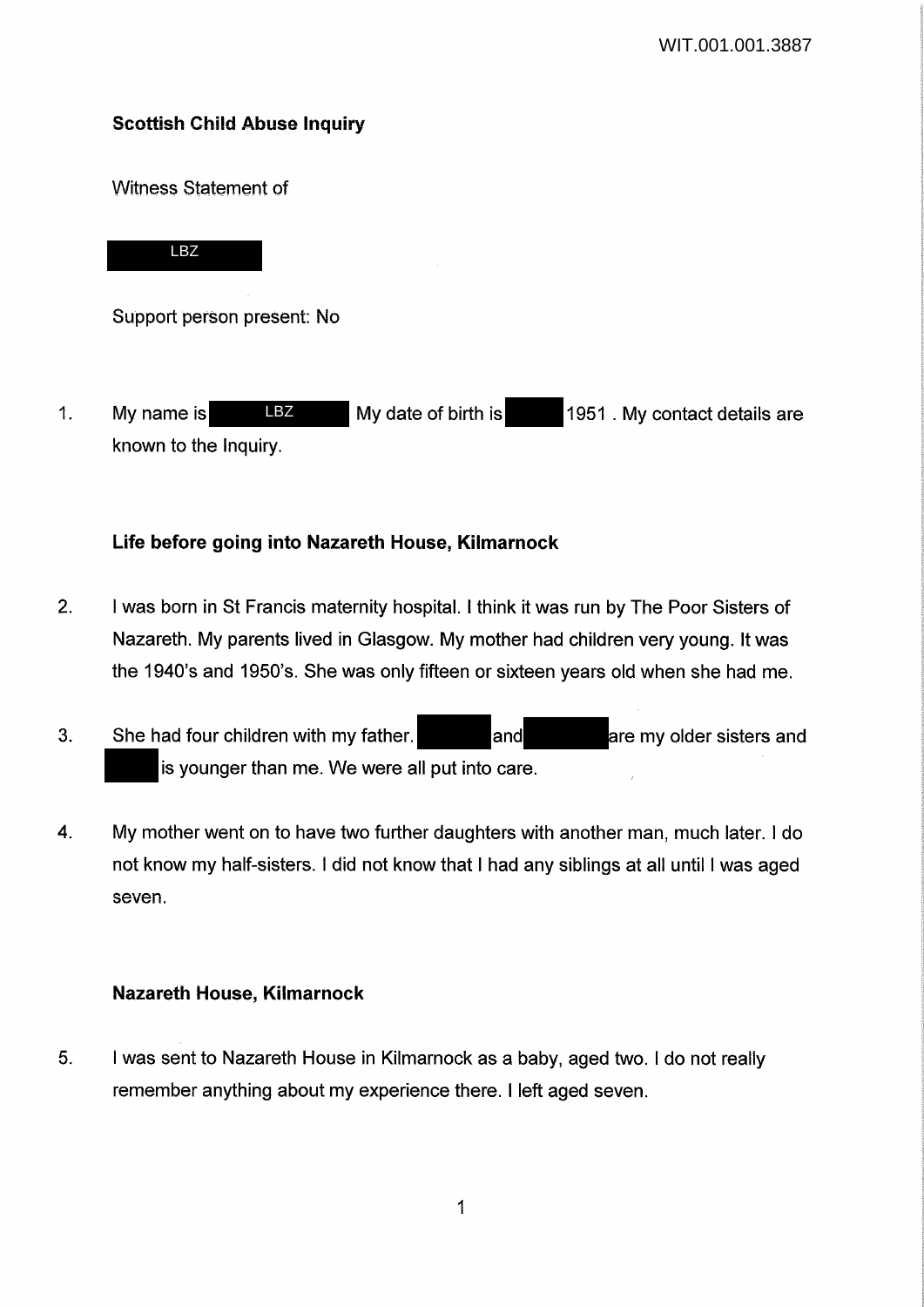WIT.001.001.3888

### **Bellsford House, Kilmarnock**

- 6. I was sent to a home called Belsa House in Kilmarnock for a few weeks. It was a stop-gap before going to Nazareth House in Aberdeen. I was always sent back there when I had a stop-gap between homes. It was run by a woman called Mrs Mckluskie. Everyone called her 'Gran Mckluskie'. She was the only person I ever felt close to.
- 7. I discovered years later that Mrs Mckluskie had tried to adopt me when I was aged five. My mother had refused her permission. My mother didn't want us, but she didn't want anyone else having us either.

### **Nazareth House, Aberdeen**

- 8. I have no memory of being taken to Nazareth House, Aberdeen.
- 9. The home was mixed. The boys and girls were kept separate. We were not allowed to mix with each other, or our siblings. The boys were kept on one side, the girls on the other. I did not know that I had sisters there.
- 10. The home was run by nuns and was steeped in the faith of the Catholic church. We were surrounded by religion, noon until night. It gave the impression of being "purely holy" and pious.

# **Routine at Nazareth House Aberdeen**

### First day

11. I don't remember the details of the first day. My first memory is one of sharp shock. The nuns were vicious. I had never experienced anything like it. They were unbelievable.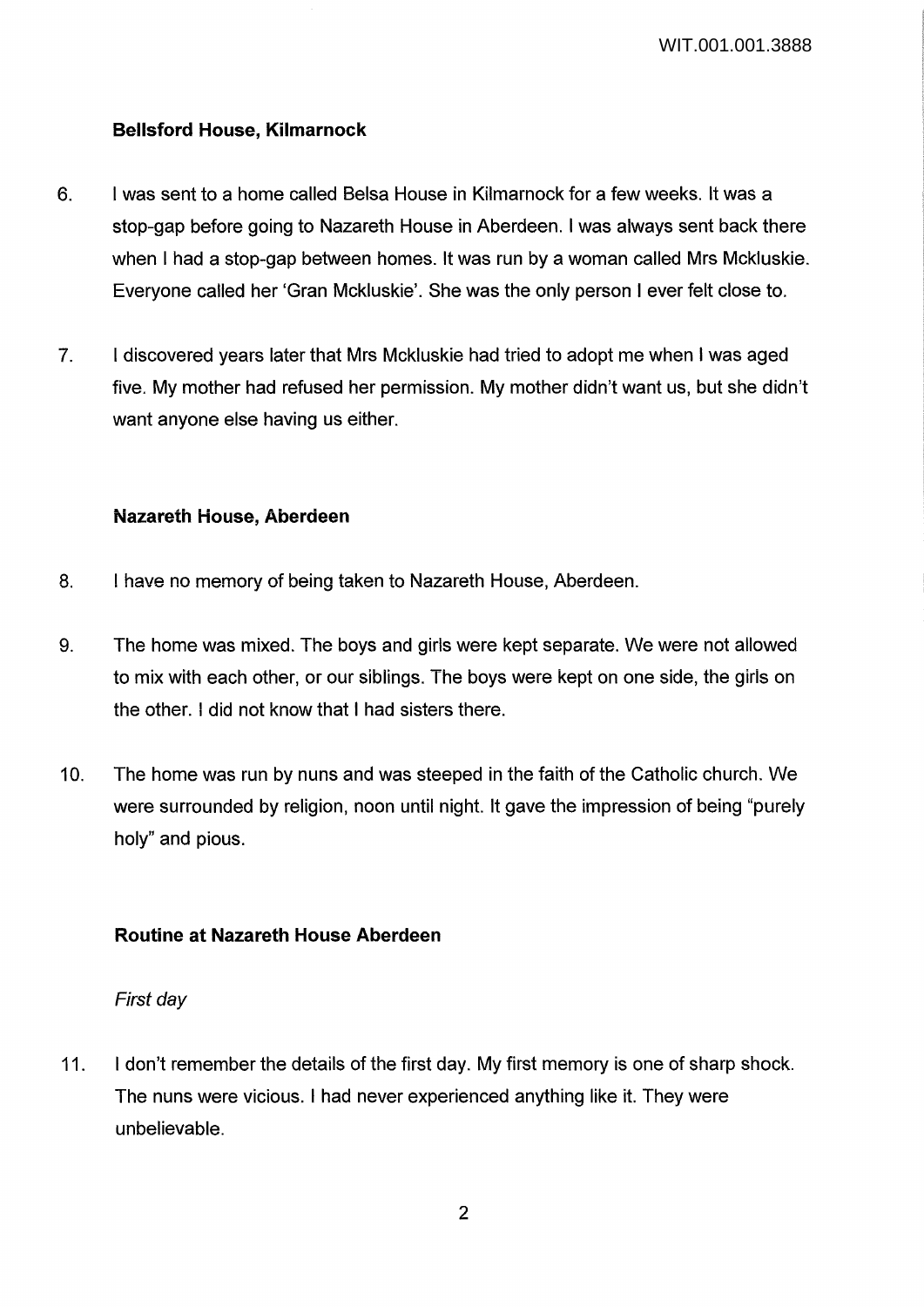### Mornings and bedtime

- 12. If I had wet the bed, I had to have a cold bath first thing in the morning. All the bedwetters lined up in the bathroom together. There were two or three baths and we would share the water.
- 13. I would then go to mass at 7am. I was an altar boy so I had to be there. Mass was for one hour. I had to go to mass twice on Sunday. I learnt the whole mass in Latin. I picked it up quite easily. There was an attitude of, "pick it up or else". I can still recite the mass in Latin today.
- 14. After mass, we would go for breakfast.

### Food

- 15. The food was fine. There was enough of it. We all sat together on big tables. We ate in the dining room. I think it was also used as the playroom.
- 16. Breakfast was just porridge. It wasn't bad, especially if you managed to get the cream from the top of the milk. We had free meals for lunch at school.
- 17. Dinner was in the dining room. I was often excluded from dinner for being naughty. It didn't take much. It just depended on the mood of the nun in charge that day. Sometimes it was for bed-wetting the night before.
- 18. If I was excluded, I would go to the "dump" behind the home and scavenge for food. I would find brussel sprouts and eat them. We were not allowed sweets or any extra food. If treats were handed in by visitors, it was taken away by the nuns.
- 19. On "feast days", we would get treats and better food. If the feast day was the same name as one of the nuns, they would put on a big spread. Nobody wanted to get into trouble on those days as they would miss out. Feast days were sometimes two or three times a week.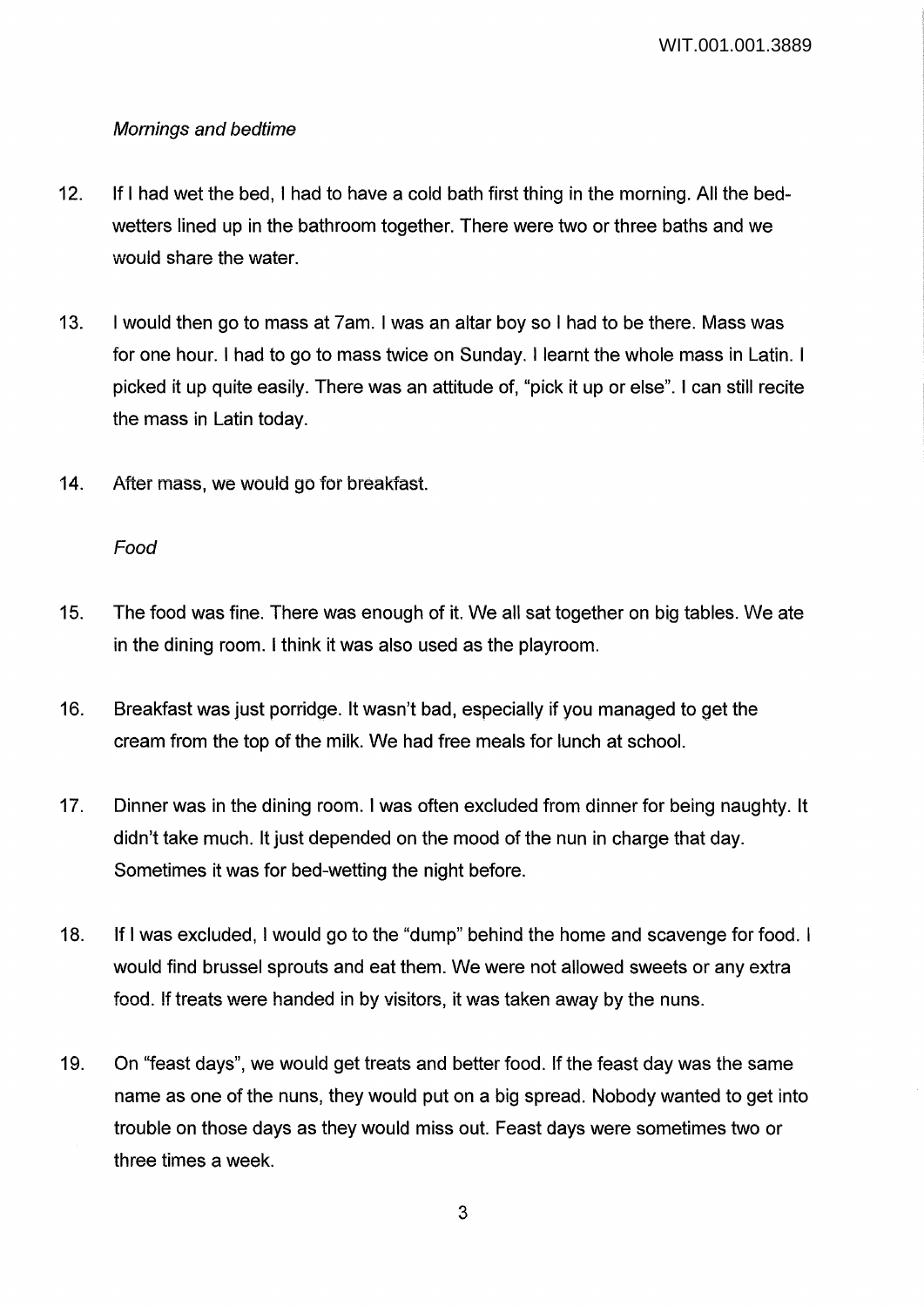WIT.001.001.3890

#### **Siblings**

- 20. When I arrived at Nazareth House, I did not know that I had any brothers or sisters. I remember Mother Superior called me into her room one day. There were three girls standing in there. She told me that the girls were my sisters. There were also two men in the room. They were CID police officers. My father had been murdered. He was a gypsy. The police had photographs and they wanted to identify him. She was thirteen years old then. I was seven or eight.
- 21. I learnt then that I had two older sisters and one younger one. I remember being excited because I had three sisters that I didn't know about. I don't know if knew about me before that day. She made a special point from that day onwards to meet me at the gates to walk to school.

#### *School*

- 22. After breakfast, we would all go to school. I think it was called St Peters school. It was both a primary and a secondary school. The school taught children from Nazareth House and from the local area.
- 23. When we left the home in the morning, the girls would go out of one gate and the boys, out of another. used to wait for me at the gate. She would comb my hair into a curl for me every day. She looked after me. We had to hide from the nuns so that we weren't seen together. We walked to school unsupervised so we could walk together. We knew what time we had to be at school. After school, I would walk home with the other kids.
- 24. When I got back to the home, I would have to learn my catechism and masses in Latin. It took an hour every day. I had to learn the masses otherwise I would have been registered as a "reject". You didn't want to be a reject. The nuns placed a lot of emphasis on that kind of thing.

4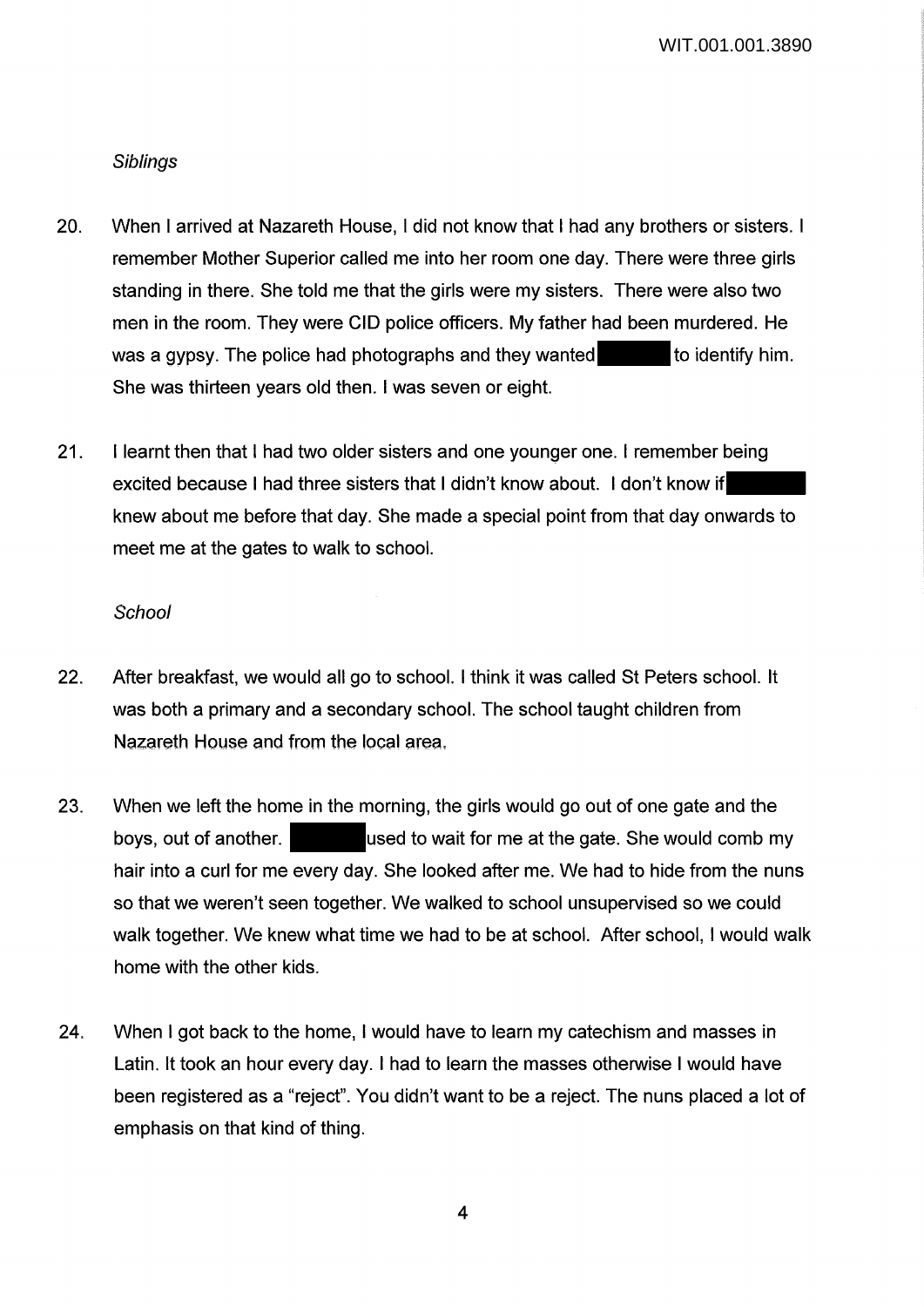- 25. We were allowed to play until dinner time. There was a play room but it didn't have any toys or games or books. There wasn't any TV or radio. We would play tig, kick the can or hopscotch. Sometimes on feast days the nuns would give us the toys that had been handed in by visitors to play with. The toys were always removed after the feast day.
- 26. After dinner, I had to learn my catechism.

### **Holidays**

27. I can't remember there being any holidays or days out. School holidays came and went with no real difference to our daily routine. Every day was the same, except Sundays. On Sundays we would have mass twice.

### Birthdays and Christmas

- 28. I was told that my birthday was It was never marked by Nazareth House. I did not have a cake or any cards or presents. The nuns didn't go in for that sort of thing.
- 29. When I got married years later, I discovered that my birthday was in fact the got my confirmation lines from the Home and it was noted there. I never had any explanation about why they had told me my birthday was
- 30. Christmas was a busy time at the chapel. I can't really remember anything else about Christmas. I don't recall ever receiving a Christmas present. I'm sure there would have been a party.
- 31. Easter was a purely religious holiday. We did not receive any chocolate eggs or anything of that nature.

#### Visits/Inspections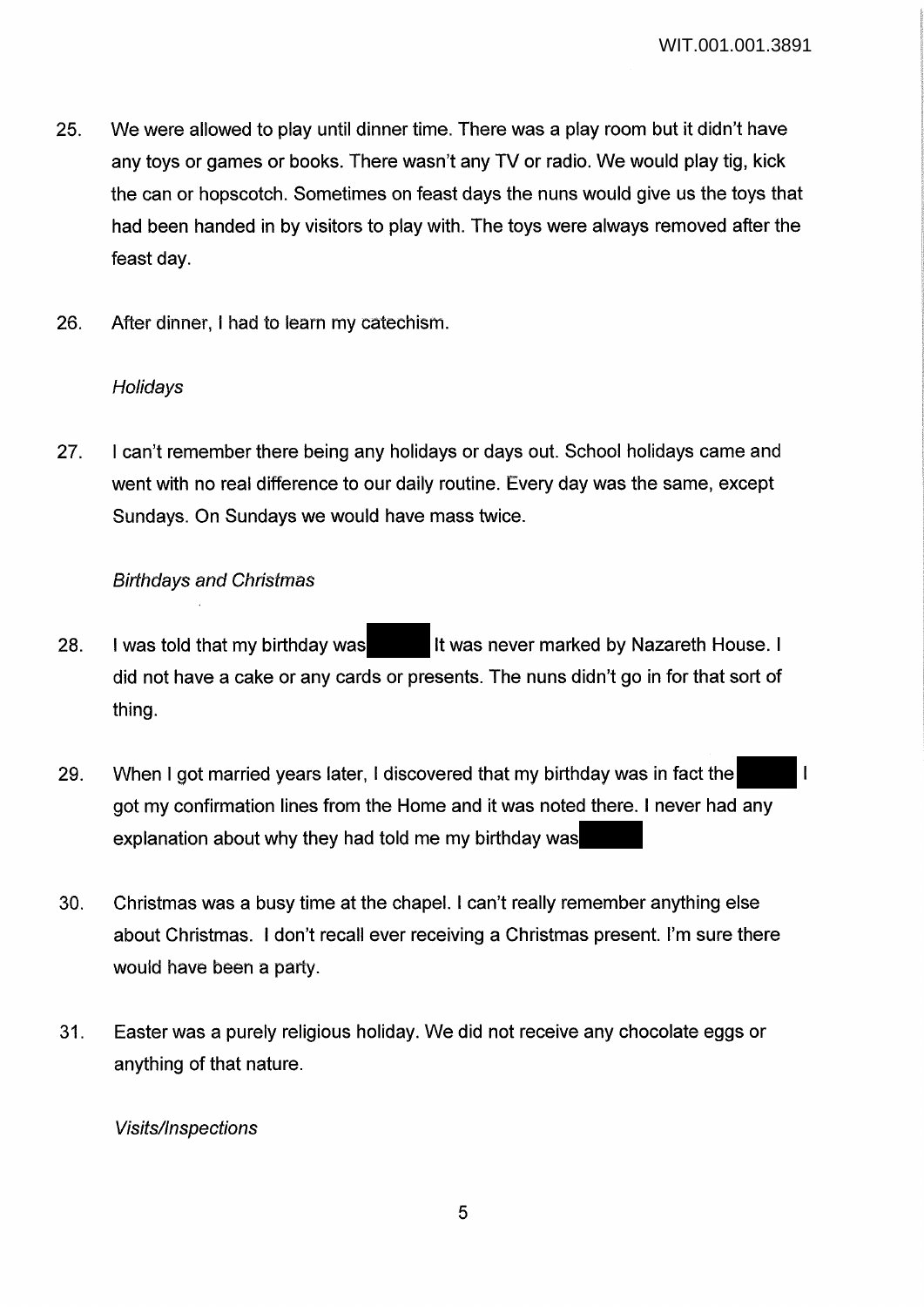- 32. I never had any visits from my family. My mother never contacted me or came to visit. My grandmother was Irish and lived in Dublin. She never visited.
- 33. I was visited by a social worker maybe once a year.

#### **Healthcare**

34. I do not remember ever seeing a doctor or dentist whilst at Nazareth House. I did not receive any injections or vaccinations. I do not remember ever getting sick.

#### Personal Possessions

- 35. I can't remember ever having any personal possessions. If I had had a teddy bear, it would have been taken away and put in the bin by the nuns. We did not receive any pocket money.
- 36. Clothes and shoes were provided to us by the home. We didn't have a uniform for school. We were just given cast-offs from other boys. We never got anything new. I wore short trousers until I was thirteen.

### **Abuse at Nazareth House, Aberdeen**

Physical abuse by LDS

- 37. The abuse started not long after I had arrived at Nazareth House. I was seven years old. There was who worked there called I think . I didn't know much about him and tried to keep out of his way. LDS
- 38. I used to go to the dump near the boiler room to pick brussel sprouts to eat when I had been excluded from dinner. LDS worked in that area and would take me to the boiler room. I thought I was getting a slapped bum for wetting the bed.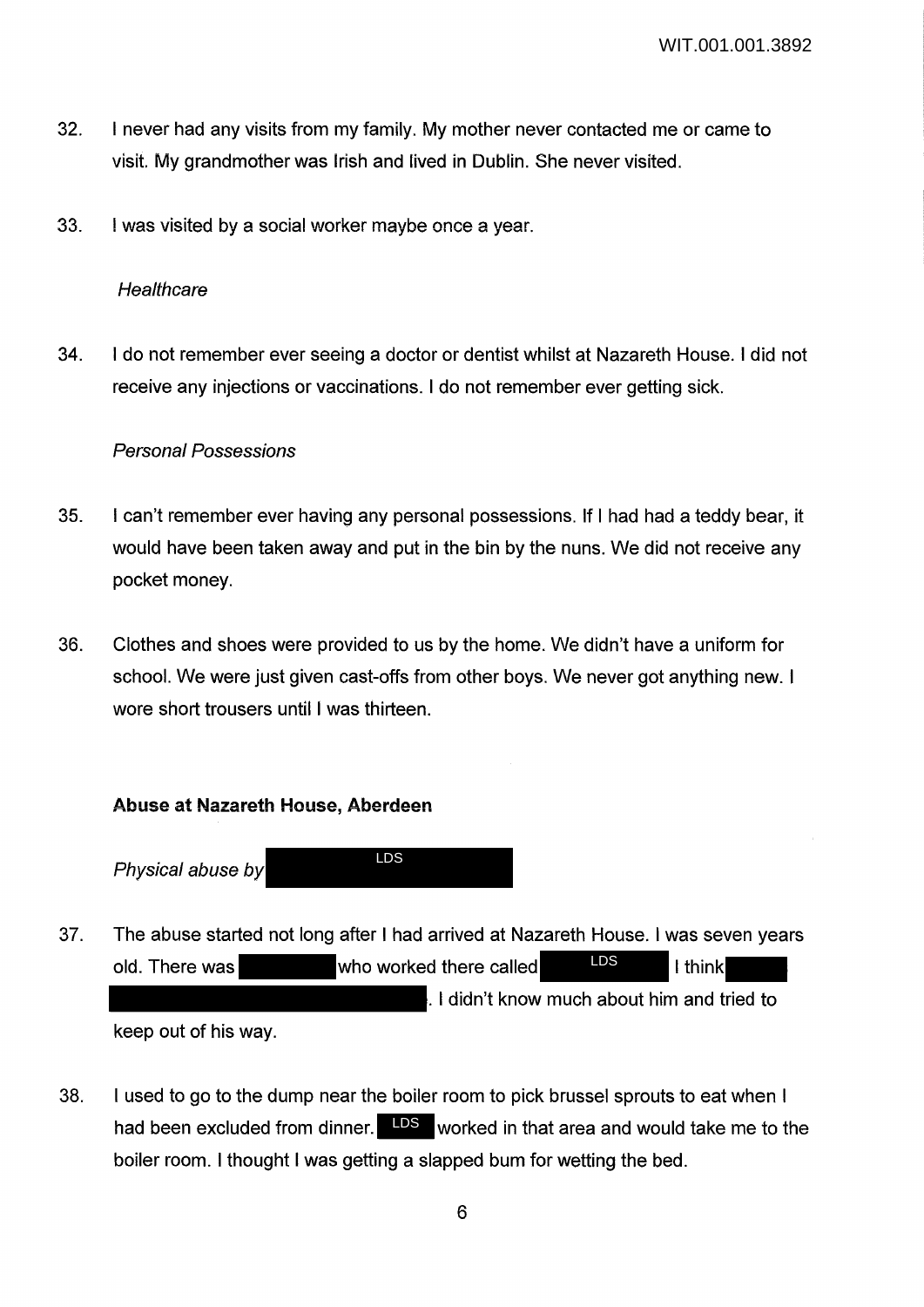- 39. In the boiler room,  $\overline{LDS}$  tied me up. He put a gag in my mouth. He would caress me at first and then slap me. He would then beat me up. He always used his hands. I couldn't defend myself as my arms were tied up.
- 40. It did not always happen in the boiler room. Sometimes he would take me to one of the little rooms upstairs in the Home. He would tie me up and gag me in the same way as in the boiler room.
- 41. There were never any nuns present when the abuse took place but I am sure they were in collusion with  $\Box$ DS Sister  $\Box$ DR in particular. I would see her speak to about me. It looked like she was instructing him to punish me. He would then come and take me to the little room or the boiler room. He was allowed to hit me. The nuns saw him hit me and didn't care. LDS
- 42. After  $\frac{1.05}{1.05}$  had finished abusing me, he would give me sixpence to buy sweeties. would abuse me at least once a week. It started when I was seven years old LDS and went on until I was nine. I knew it wasn't right. After LDS
- 43. As an adult looking back, I would say that there was a sexual element to the abuse for LDS . The gagging and the hitting definitely gave LDS pleasure. I never heard any of the other boys mentioning similar experiences with **LDS**. I would be very surprised if I was the only one he was interfering with.

### Physical abuse by the nuns

- 44. Sister LDR and Sister F<sup>AF</sup> were the two cruellest nuns. Sister LDR would slap me straight in the face and head. It just depended on her mood. At mass I was made to sit next to her. She would deliberately stamp on my feet with her heels during the hymns. She was also the one who would send LDS to punish me. FAF
- 45. Sister FAF would use a hairbrush to hit us all the time. She would throw it at you too. We never did anything to deserve it. FAF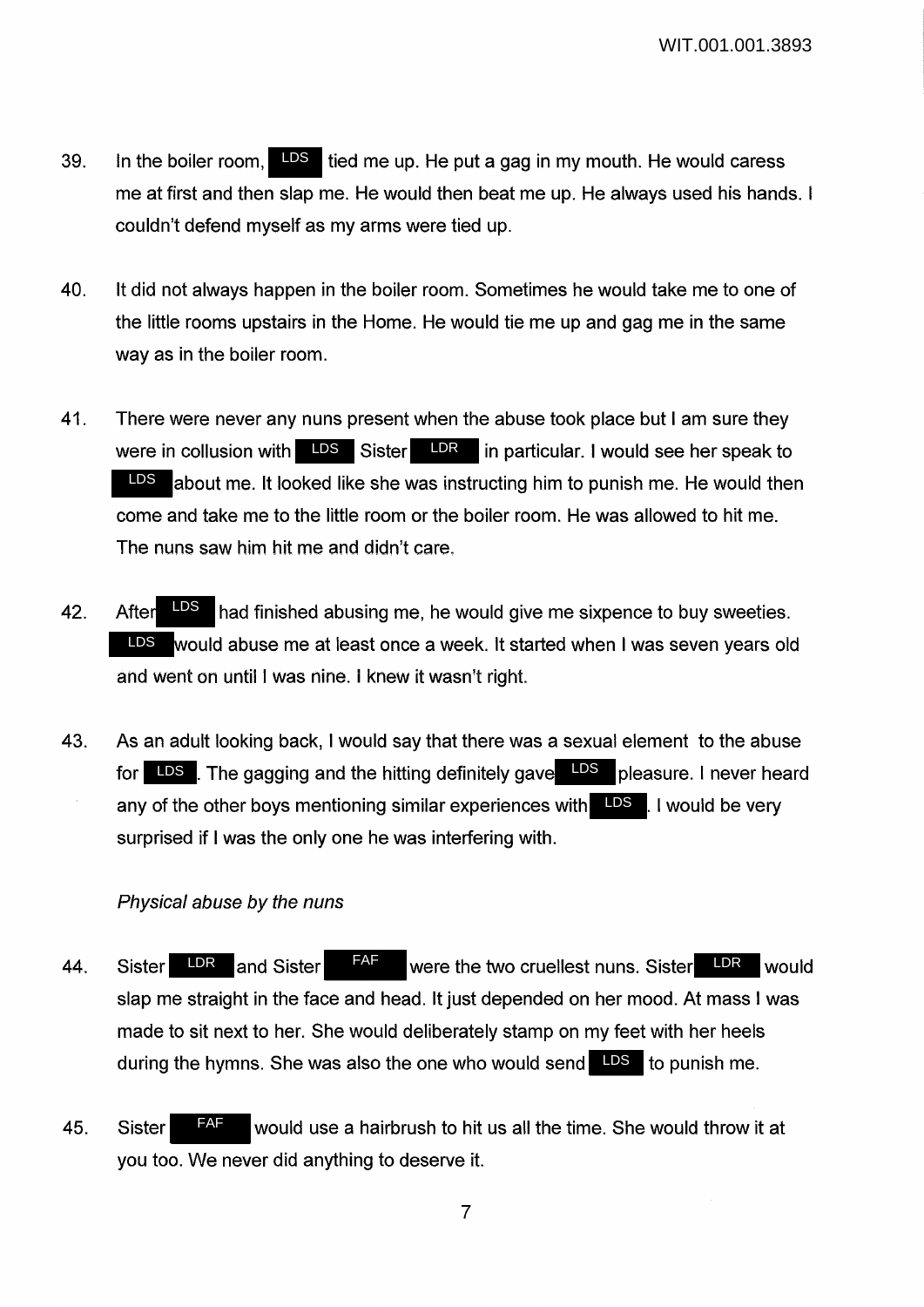46. I think Sister FAF was more of a tyrant towards the girls than the boys My sister told me that she hit them a lot. FAF

### Emotional abuse

- 47. The nuns would only talk to us about religion. Every aspect of life at Nazareth House was run by the nuns and steeped in religion. There was no affection of any description.
- 48. I remember having a deep terror of the Catholic church. It was instilled into us by the nuns. There was a chapel in the home. Downstairs in the chapel were the catacombs. It was where they kept the coffins. We were all scared of it. My sister had to help wash the bodies down there. The nuns would terrorise us with stories of what could happen to us.
- 49. When one of the nuns died, there would be a requiem mass. At requiem mass there would be an open coffin. The girls would have to line up to kiss the dead body. I remember some of the girls vomiting with fear.
- 50. I must have been a mischievous child as the nuns always singled me out. They would say I had, "the face of an angel and the nature of the devil". That phrase has always stuck with me.

### Bedwetting

51. I wet the bed throughout my time at Nazareth House. There were two or three of us who would wet the bed regularly. We had to sleep with an electric machine under our sheets. It had an alarm that would sound when you wet the bed. It would give you an electric shock.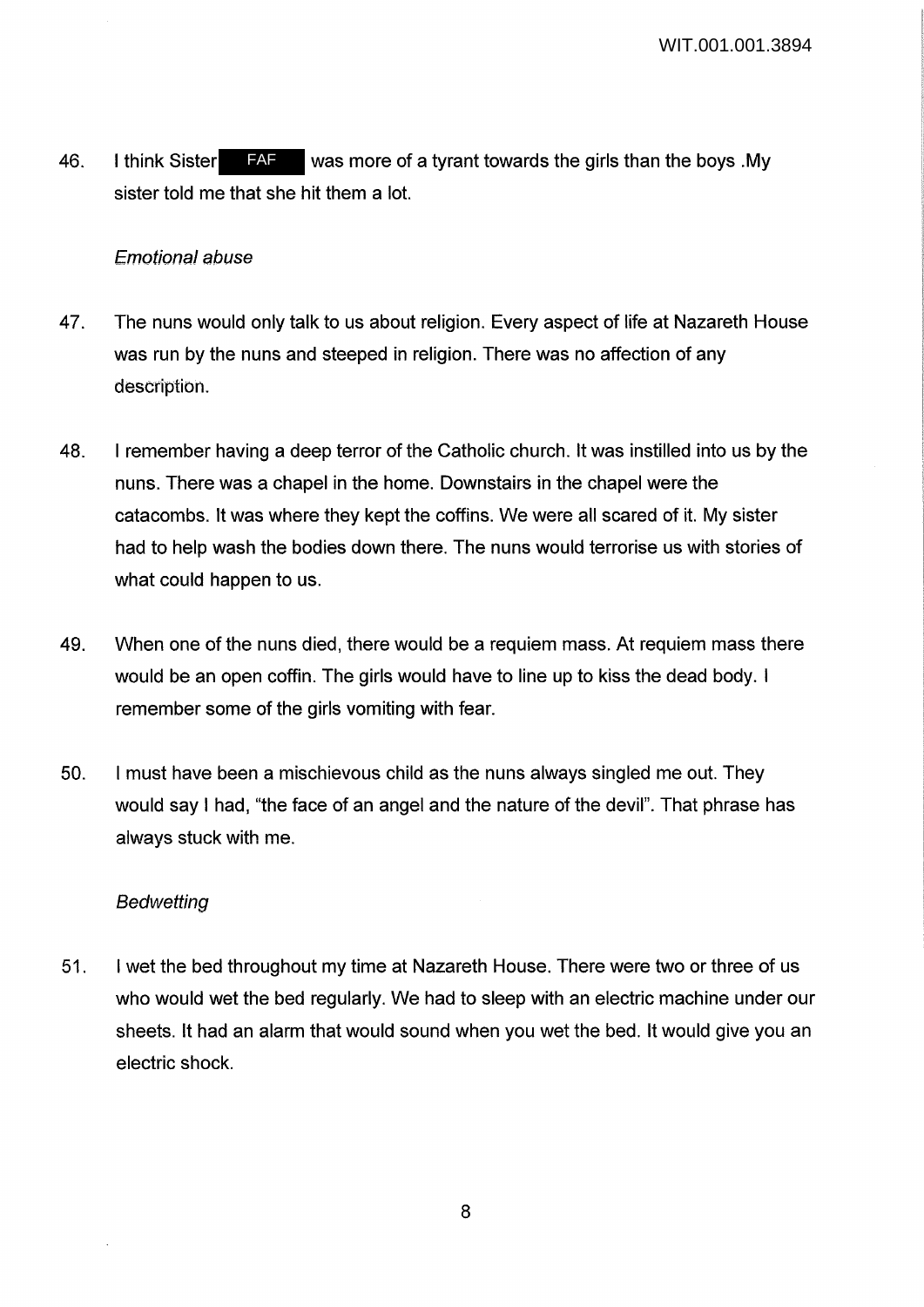- 52. In the morning, the nuns would wrap the wet sheets around you. You were made to stand in front of the other boys to be ridiculed. We would then have to line up in the bathroom for a cold bath.
- 53. I tried not to sleep so that I wouldn't wet the bed. I was too scared to get up in the night to go to the toilet.

### **Leaving Nazareth House**

- 54. I can't remember why I was moved on to another home. It was Kilmarnock social work that moved me. Maybe it was because I had run away a few times and the police had returned me.
- 55. No-one explained to me what was going on or why I was moving.

### **Reporting of abuse at Nazareth House, Aberdeen**

56. I did not have anyone that I could tell about the abuse at Nazareth House. I never reported it to the social workers or to the police. When police then asked me why I had run away, I would just say, "I don't know". I knew fine well why I had run away but I didn't trust them. I didn't trust anyone.

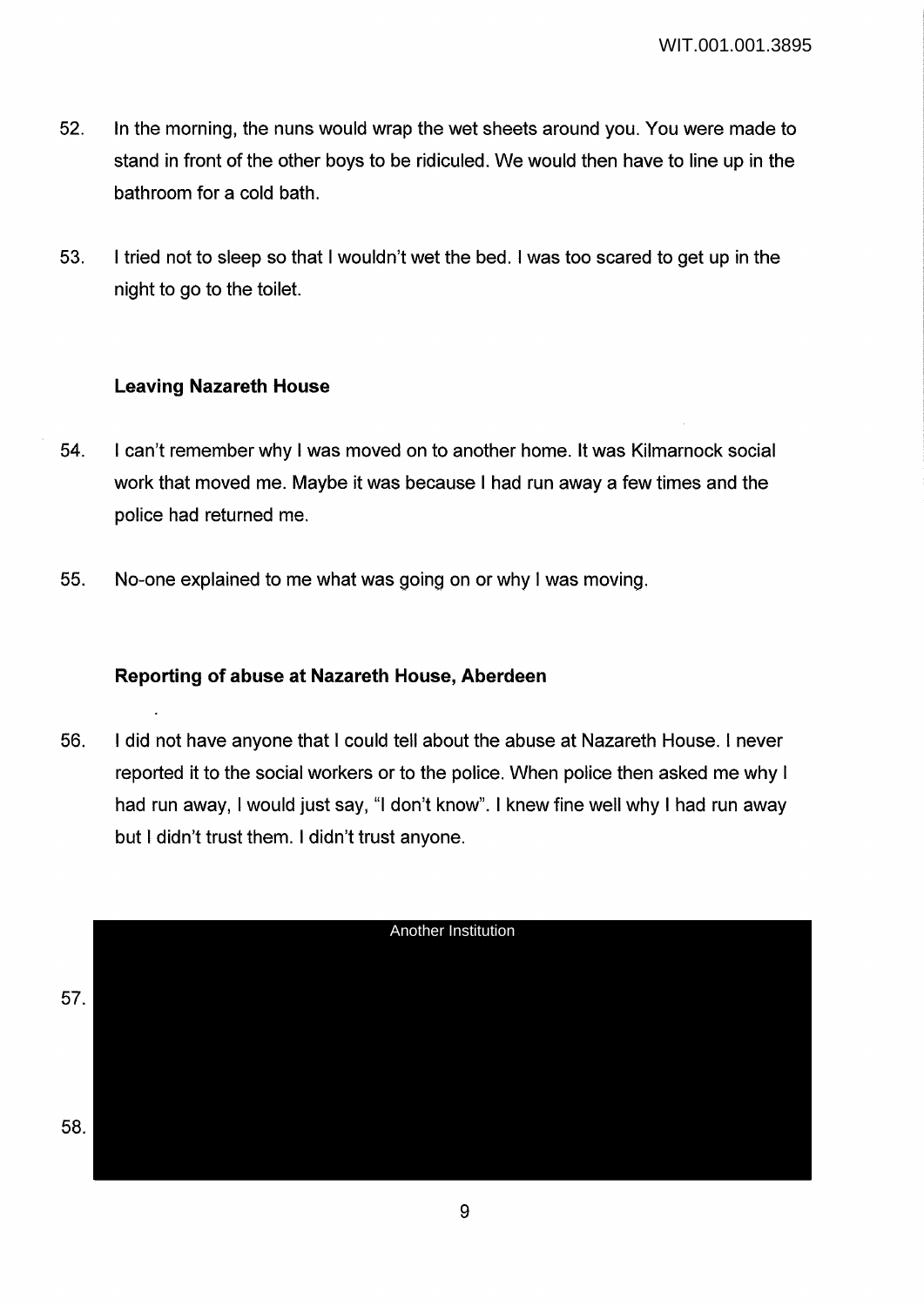|     | Another Institution |  |  |
|-----|---------------------|--|--|
|     |                     |  |  |
|     |                     |  |  |
|     |                     |  |  |
|     |                     |  |  |
|     |                     |  |  |
|     |                     |  |  |
| 59. |                     |  |  |
|     |                     |  |  |
|     |                     |  |  |
|     |                     |  |  |
|     |                     |  |  |
|     |                     |  |  |
|     |                     |  |  |
| 60. |                     |  |  |
|     |                     |  |  |
|     |                     |  |  |
|     |                     |  |  |
| 61. |                     |  |  |
|     |                     |  |  |
|     |                     |  |  |
| 62. |                     |  |  |
|     |                     |  |  |
|     |                     |  |  |
|     |                     |  |  |
|     |                     |  |  |
| 63. |                     |  |  |
|     |                     |  |  |
|     |                     |  |  |
|     |                     |  |  |
| 64. |                     |  |  |
|     |                     |  |  |
|     |                     |  |  |
|     |                     |  |  |
| 65. |                     |  |  |
|     |                     |  |  |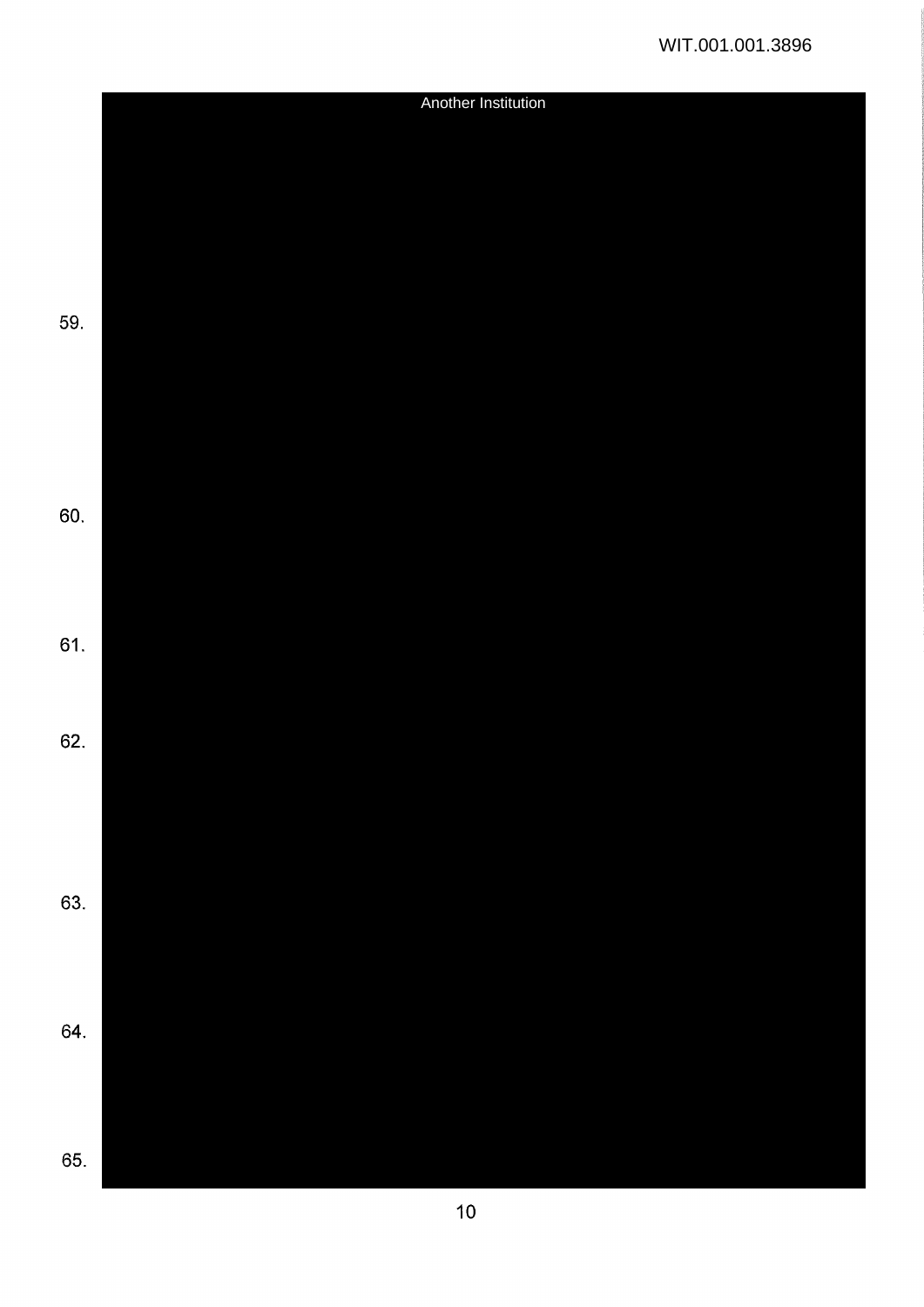

# **Bellsford House, Kilmarnock**

71. I was sent back to Bellsford House after Redhouse as a stop-gap until I reached secondary school age. Nothing ever happened at Bellsford House.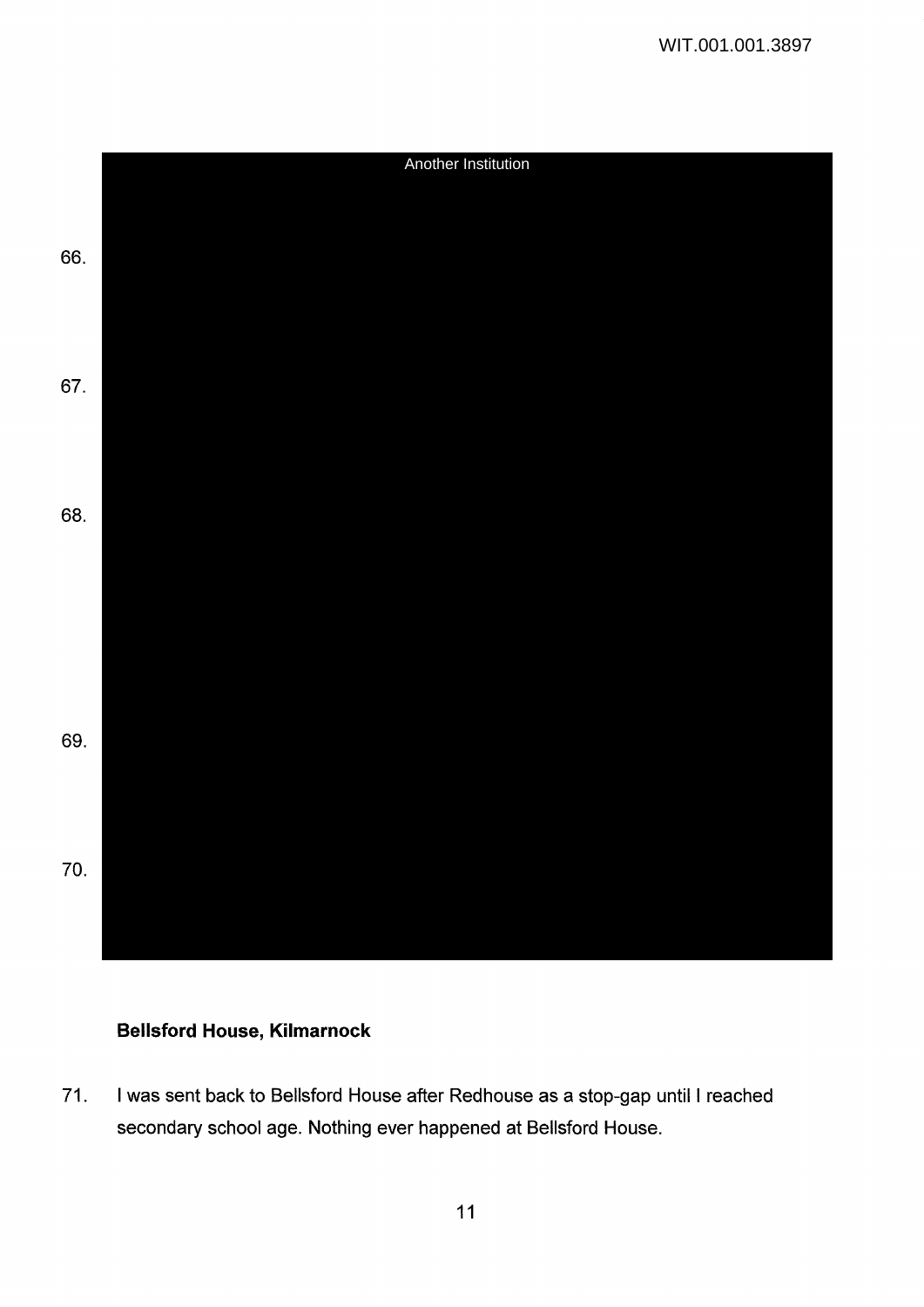# **St Ninian's, Fife**

72. When I was twelve or thirteen, I was sent to St Ninian's. St Ninian's was a boys Home run by the Christian Brothers. It was run like a boarding school. It was divided into different houses. I was in Ramsay house. We were always competing against the other houses.

# **Routine at St Ninian's**

- 73. I do not remember my first day or the daily routine at St Ninians. I just remember following the timetable as instructed during the week.
- 74. On Sunday we went for a walk. We always had to walk with another boy.

### Food

75. The food was fine. It was edible and there was enough of it.

# **School**

76. The school was located within the home. The monks all lived and taught on-site. was Head boy. I was also an altar boy and in the choir.

# Holidays

77. I remember going on holiday to France with the Home. We visited prominent Catholic places. We went to Lourdes and Notre Dame. It was exciting. We spent a couple of weeks camping under tents.

# Birthdays and Christmas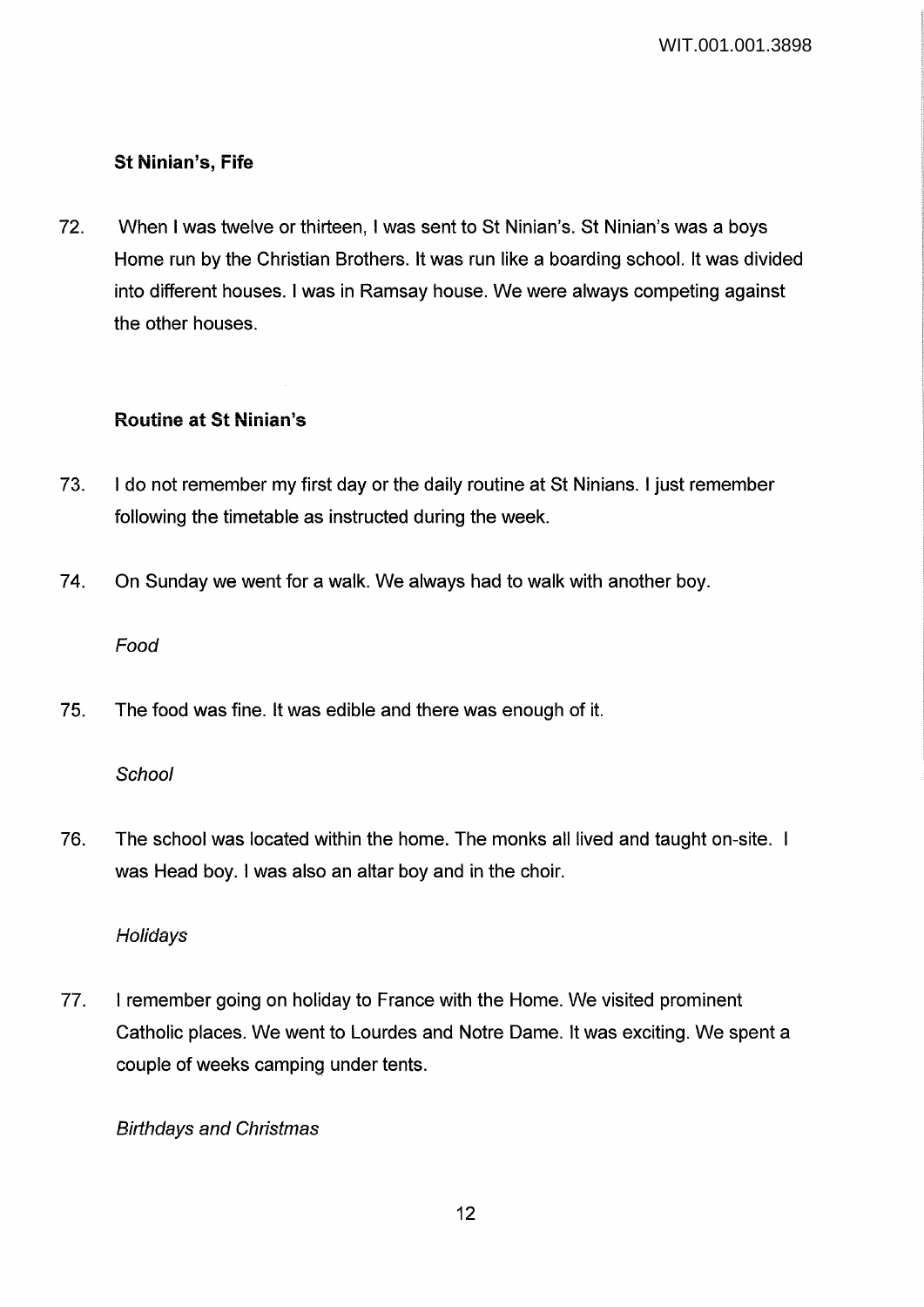78. I do not remember any Christmas or Birthday celebrations at St Ninian's.

### Visits/Inspections

79. I did not have any visits from my family. The social work only visited me when I ran away or was being moved. My social workers were called **LHD** and John Watson. LHD

### **Healthcare**

80. I remember having vaccination injections at St Ninian's. I do not remember any other healthcare.

# Abuse at St Ninian's

### *Sexual abuse*

- 81. A monk called Brother LHC was in charge of Ramsay House. He singled me out as one of his favourites. He was always very nice to me. I am sure it was him who arranged for me to be Head boy. Being Head boy meant that the other boys looked up to me. I was a mischievous boy. I should never have got that privilege. Looking back now, it was all part of the grooming process. A monk called Brother LHC
- 82. Brother **HC** had his own room in the home. He would invite me to his room regularly. I had begun smoking at that time. We were not allowed to smoke. LHC
- 83. To begin with, Brother **Film** would invite me and a few other boys to his room to smoke. After a while he would invite me to smoke in his room alone. He would tell me to undress. He would watch me take my clothes off. He would masturbate himself. LHC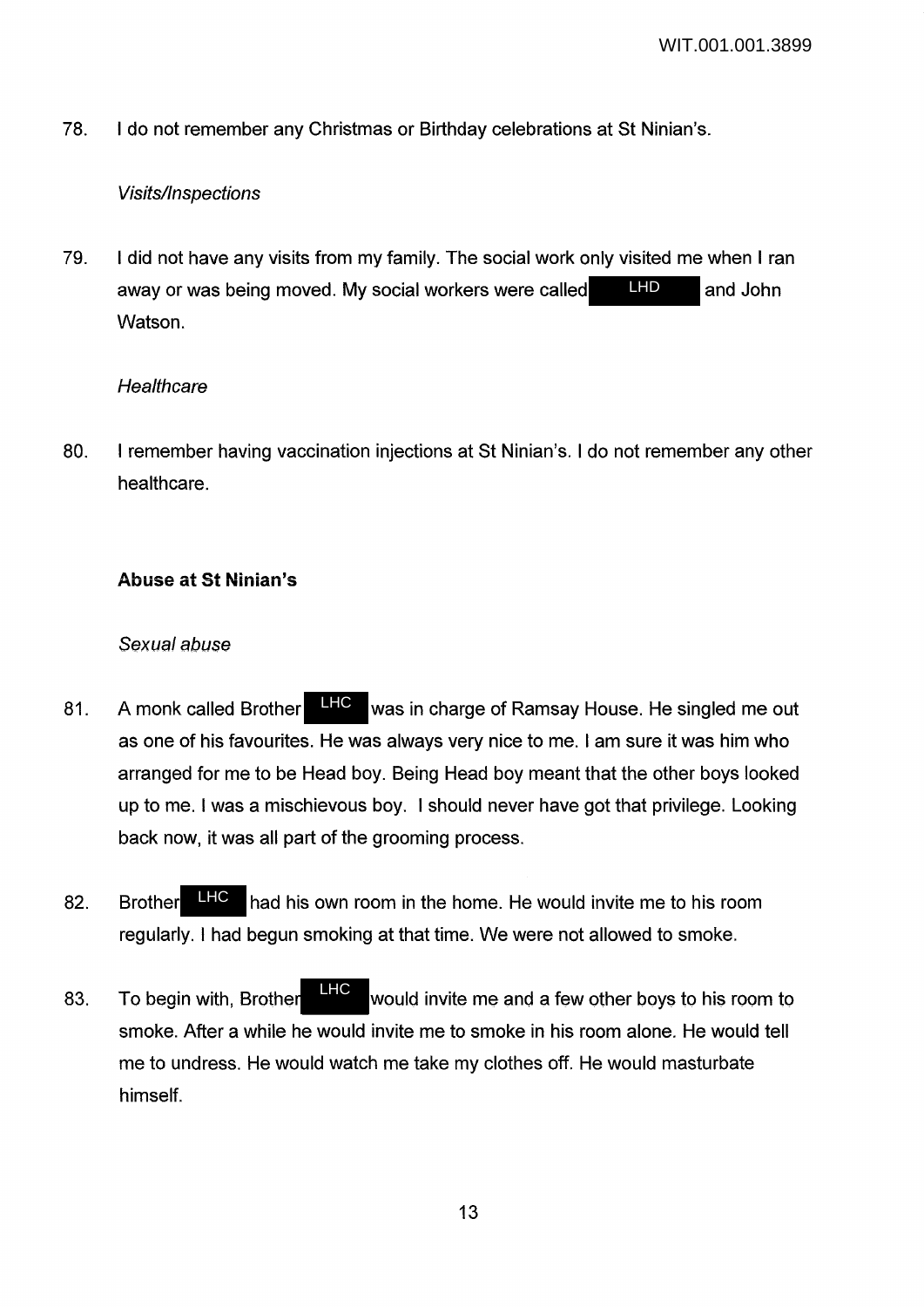- 84. It was very opportunistic. He would take me to his room at any time of day or night. It would happen pretty regularly. The abuse started shortly after I had arrived at St Ninians and ended shortly before I left.
- 85. On four or five occasions, he made me masturbate him. I don't know if he abused any other boys in the same way.
- 86. On one occasion, Brother LHC had shown me a tartan tin. The tin was full of rolled-up £5 notes. Later, I decided to steal one of the rolls of notes. I climbed out of the common room window ledge next-door to his room. I broke in through his room window. I took a roll of £5 notes and left. LHC
- 87. When we went on the school trip to France, I had the £5 notes converted into French francs. I bought lots of sweets and cigarettes. I told some of the other boys. They must have told the monks. From that moment on, I was vilified as a thief. I was seen as the lowest of the low for stealing.
- 88. The abuse stopped after the French trip. Brother **HFC** wanted nothing more to do with me. LHC

#### Physical abuse

- 89. There was another monk who would physically abuse me and other boys. I can't remember his name. He was in charge of He was also in charge of punishments.
- 90. When you were caught doing something wrong during the day, he would tell you to remind him later. He would be in the bath-house when you lined up to get washed. When you reminded him of what you had done, he would take out a leather strap. He would hit you very hard with it. I was always sore after a hiding from him.
- 91. He would hit you for pretty much anything. If you had been caught smoking, if you had wet the bed. He would also check for any masturbation or arousal when you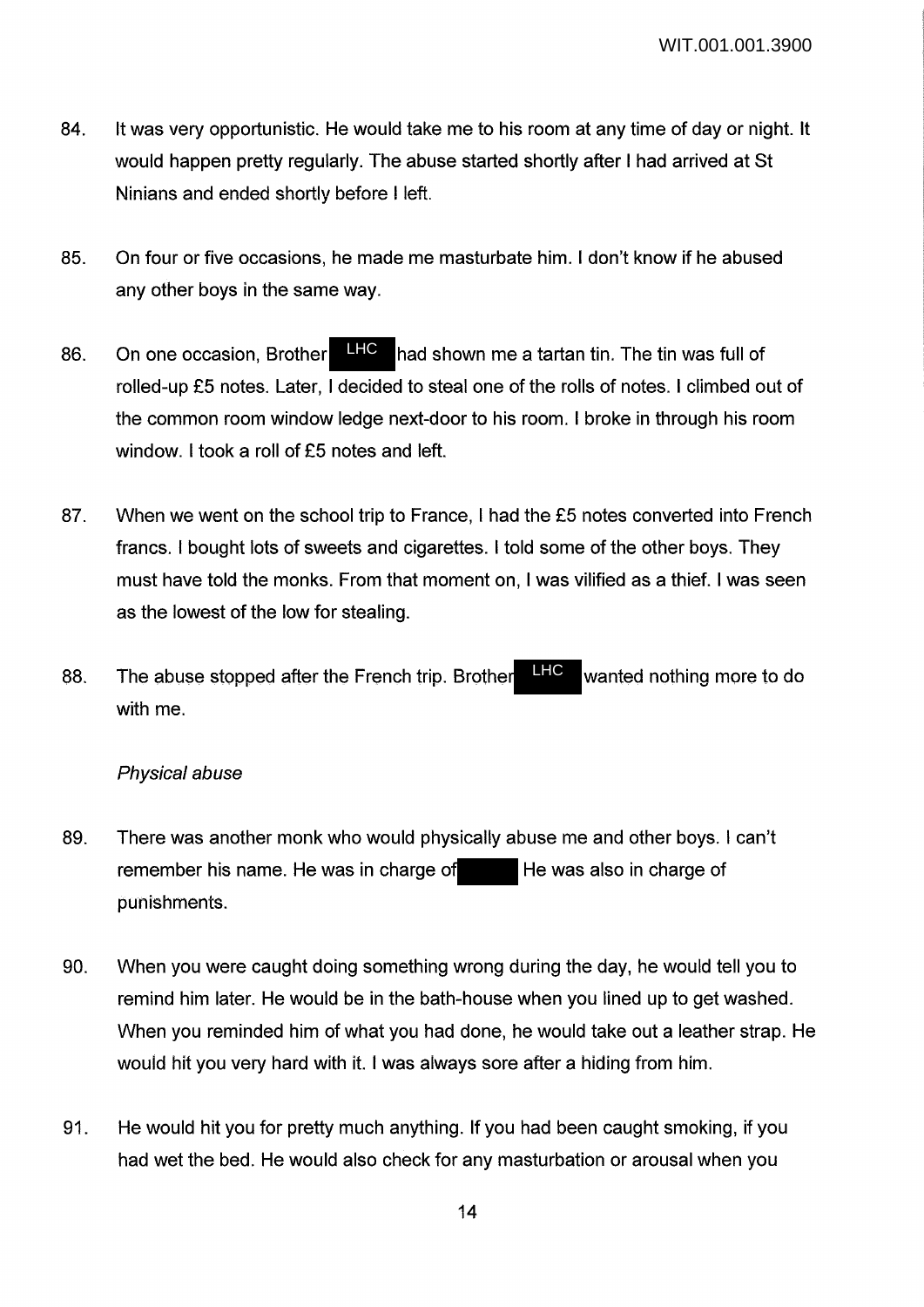were in bed. He would wake you up in the middle of the night. He said he was checking for "impure thoughts". He had a very deep voice. I will never forget hearing that voice in the middle of the night.

#### Bed-wetting

- 92. I wet the bed at St Ninian's too. It wasn't as often as at Nazareth House and Redhouse because I was a bit older.
- 93. The same monk that dealt with punishments, would deal with the bed-wetters. He would creep around the boys rooms at night checking for wet beds. You would be ridiculed if he found you had wet the bed.

### **Leaving St Ninian's**

- 94. The social work department were told to remove me from St Ninian's. I left under a bit of a cloud because the police were involved again. I had been caught running away a few times.
- 95. My social worker **WALK WAS fed up with me. He said it caused him hassle** having to do the paperwork every time I ran away. He said I was causing him trouble. He slapped me two or three times. He arranged for me to be moved. LHD

# **Reporting of abuse at St Ninian's**

96. I didn't trust anyone. I didn't know what would happen if I told anyone about Brother When the staff asked why I had run away I would say, "I don't know". I was scared that whoever I told would start abusing me too. I didn't report the abuse to the home, the social work or the police. LHC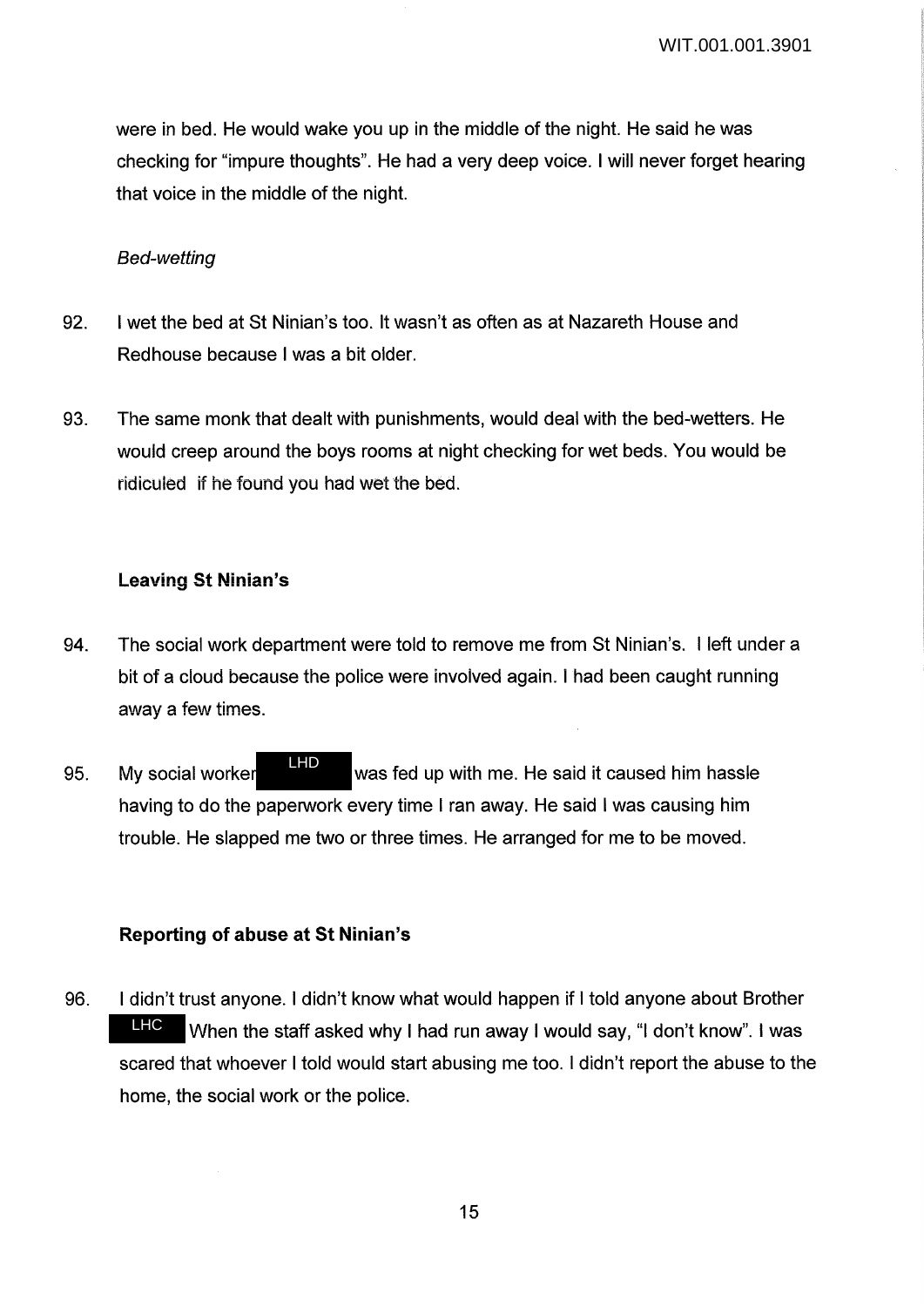### Life after being in care

- 97. After St Ninians, I went to Orchardon House Boarding School. It was in Dumfries. I was there for eighteen months. No abuse happened there.
- 98. I remember being locked in my room. My room was on the third floor. I wanted to escape, so I threw myself out of the window. They thought I was trying to commit suicide. I think they got scared. That's how I ended up going to Crichton hospital in Dumfries.
- 99. Crichton hospital was a psychiatric hospital. I was sent there aged fifteen. I enjoyed it there. They looked after me. I spoke to psychiatrists regularly.
- 100. I stayed in Crichton hospital for a year, leaving when I was 16. I was worried about my time in care coming to an end. I had no idea where I would go or what I would do. The social work department just left me with no support.

### Impact

### Mental health

- 101. The impact on my mental health has been devastating. I have learnt not to trust anyone. I have no confidence. I turned to drugs to try to block everything out. I was an addict for thirty years. I have a drug counsellor and a Community Psychiatric Nurse (CPN). I see them regularly. I am clean now.
- 102. I have been diagnosed with historic, post-traumatic stress disorder. It has been attributed to the abuse I suffered in care; the abuse at Redhouse, in particular.
- 103. I have been seeing psychiatrists for years. It has been beneficial. It has brought me to the point where I can talk to the Inquiry. My drug counsellor and CPN have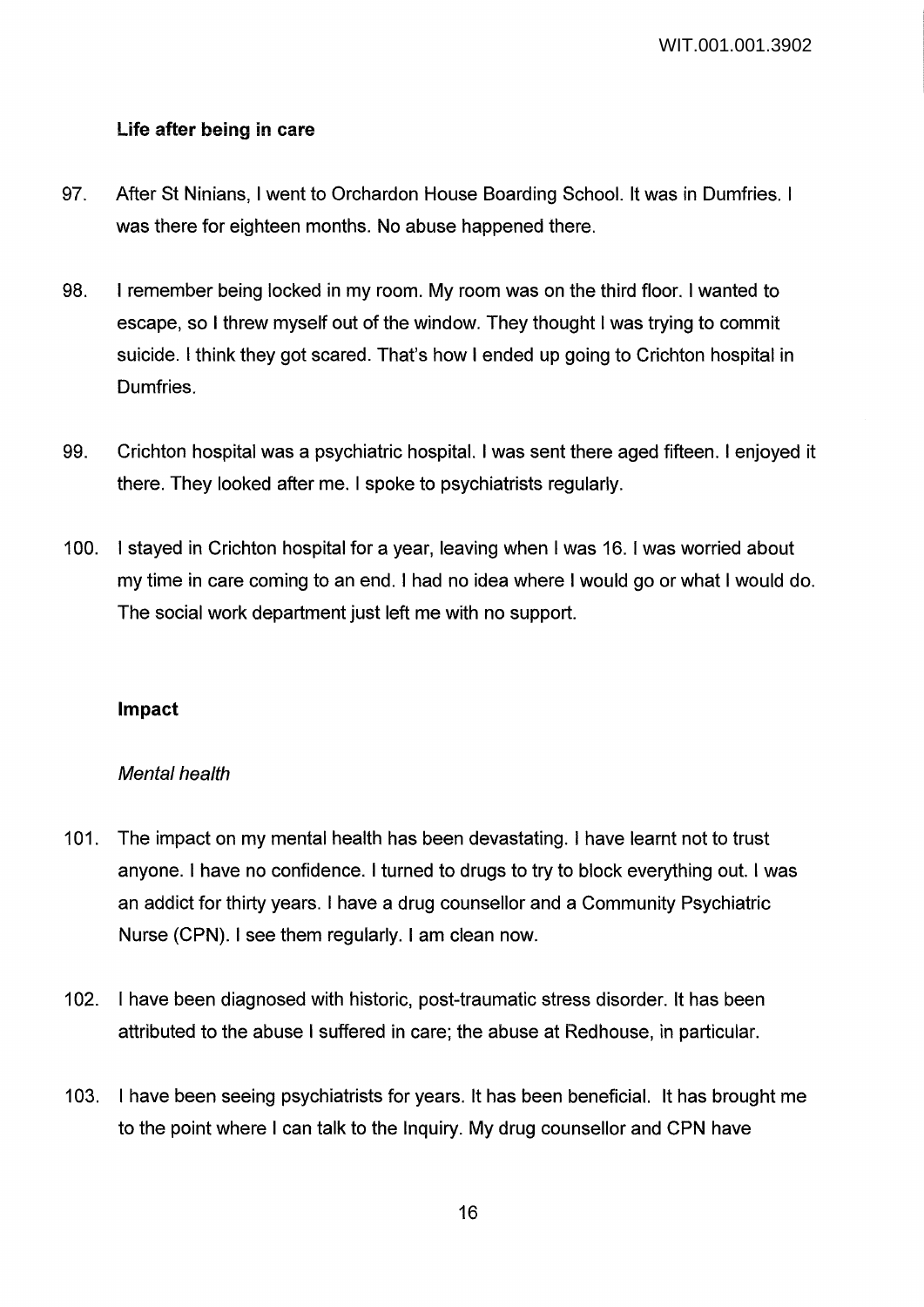encouraged me to speak about my experiences. I'm sixty-six years old and still need to talk about it.

#### Prison

104. I was completely institutionalised by the time I came out of Crichton hospital. I feel that I was broken before I even started. I had no qualifications at all. I started offending. It was always crimes of dishonesty. I never committed any crimes of violence. Generally, I would break into safes. There was no deterrent effect to committing crime for me. I felt safer in prison than in the outside world.

### Family and relationships

- 105. My mother tried to contact me after my eighteenth birthday. She put an advert in the lost and found section of the newspaper. I went to see her. That is when I found out that I had two further half-sisters. They were only young girls at the time. I didn't like seeing them.
- 106. My mother told me about an armed robbery. She got me involved in it. Then she reported me to the police. I never saw her again after that.
- 107. I married when I was twenty five. We had one son and one daughter. The marriage lasted fifteen years. It fell apart because I was always in prison.
- 108. My ex-wife and children moved to Dumfries. I am not in contact with them. I didn't want to mess their lives up too. I believe I have grandchildren too. I have never met them. My son has indicated that he would like to see me at some point in the future. I am hopeful that we will meet soon.
- 109. I have no contact with my sisters and is the only sibling that I have a relationship with. I was always closer to her, than anyone else.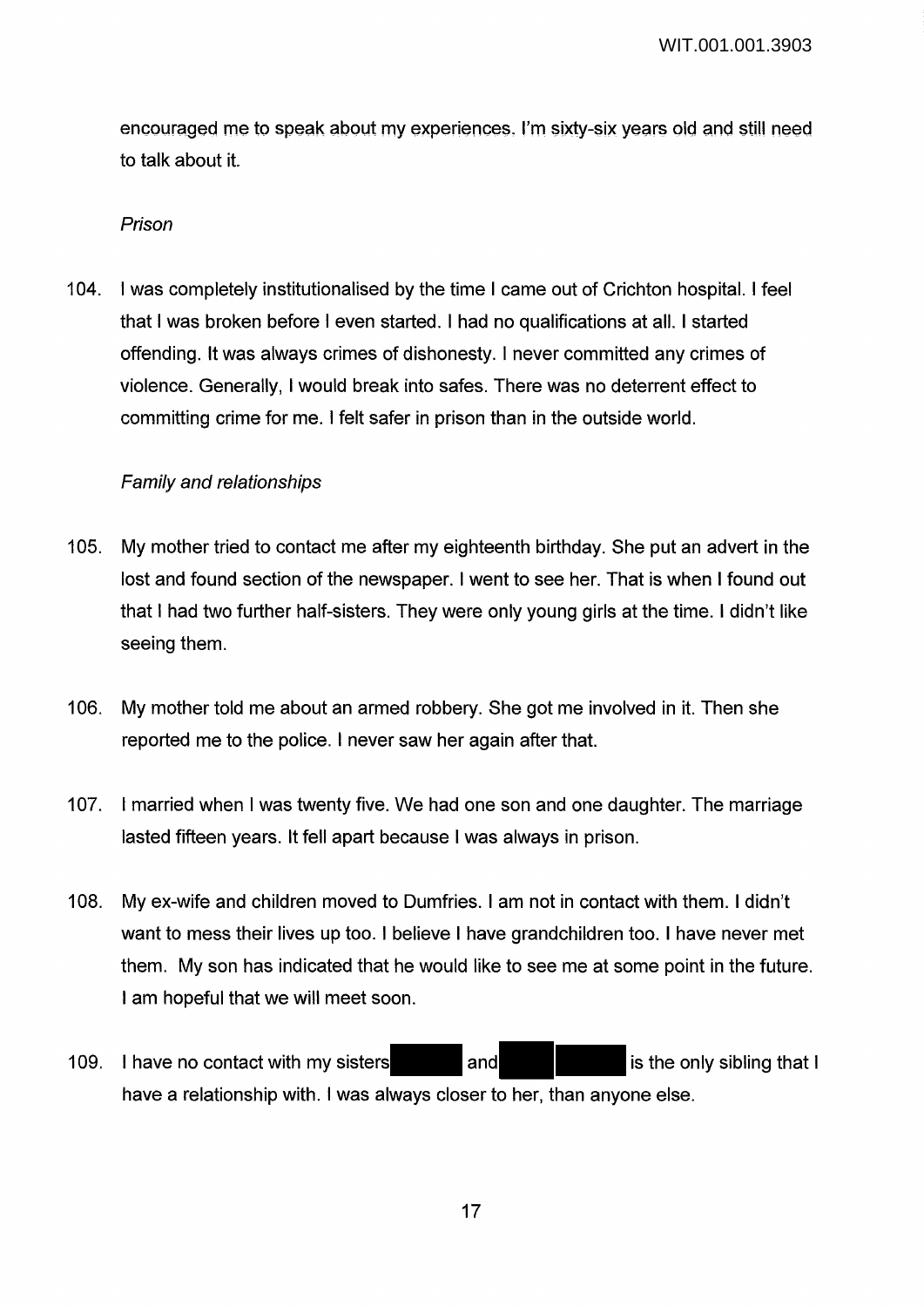110. I think was abused during her time in Nazareth House. She never speaks about it. She breaks down if Nazareth House is even mentioned, especially if she has had a drink. I'm sure it would have been the same LDS

Faith

111. My experience in care has completely destroyed any faith I had. The nuns were vicious and totally incapable of looking after children. The brothers were priests. As far as I am concerned, they are a bunch of hypocrites. They taught me not to trust anyone. It has affected my whole life. I often wonder how I would have turned out if no abuse had happened and they had just done their job.

#### Records

112. I have never seen any records from the care homes I lived in. I have been given details of Future Pathways who I hope will be able to help me locate my records.

### Other information

- 113. I know that **EFF** went on to work in other places where there were vulnerable boys. I met him again in Edinburgh in a place called Pontin House. It was a hostel for young boys who had come straight out of care. The hostel was supposed to help the boys with finding a job. LHB
- 114. **LEFT left Pontin House under a cloud for some reason. I then saw him working at** a place called St Leonards. St Leonards was a home for the deaf and blind. I couldn't believe it. He must have deliberately sought out jobs where there were vulnerable boys or boys from care. LHB

Hopes for the Inquiry